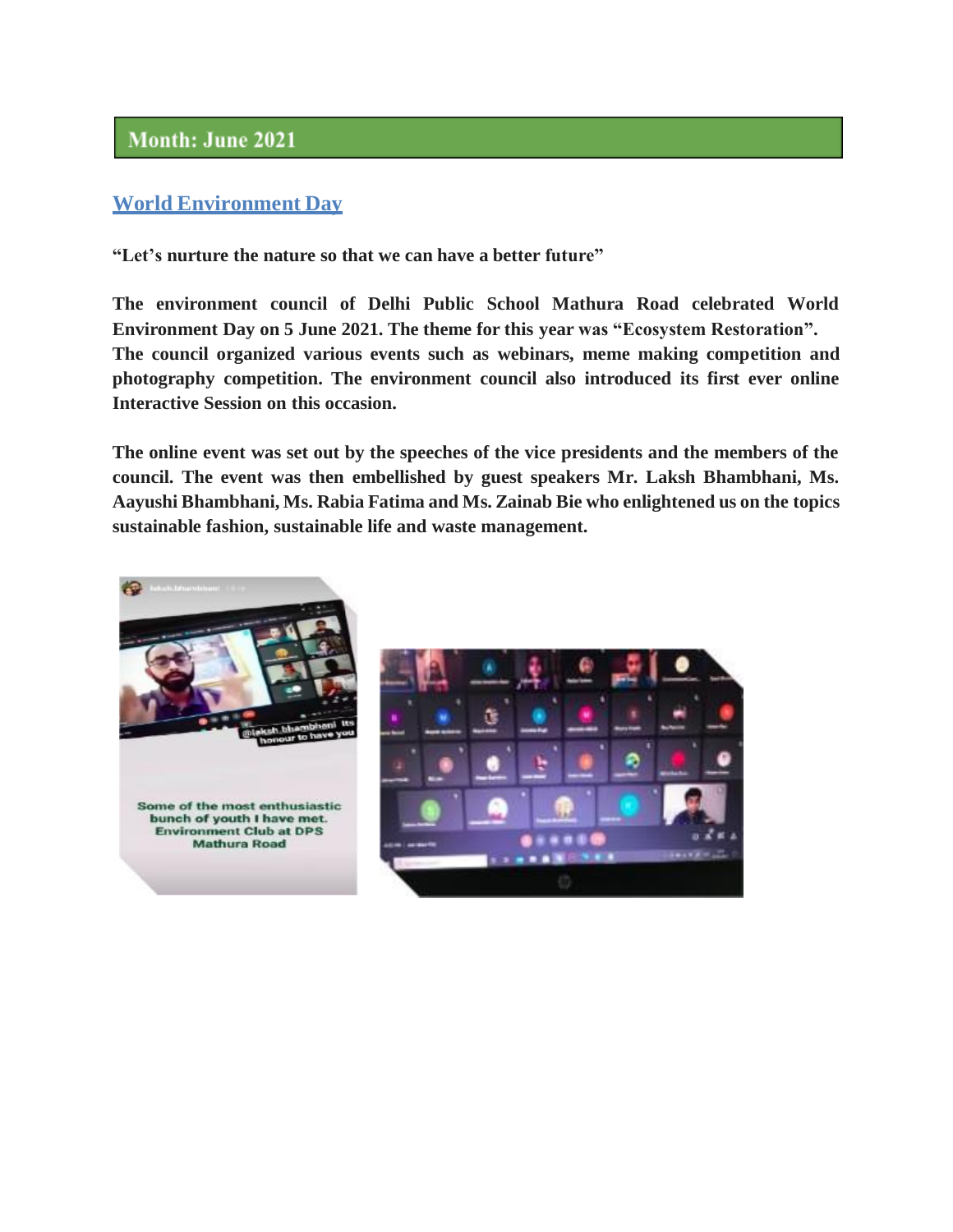

**This event witnessed an active participation of about 50 environmentalists of the school and it was a great success. Lastly, it was put to an end by a surprise event.**

**The environment council also organized a tree plantation campaign in the last week of June for all the classes. The students were told to send their picture/video while planting a tree.**





**The campaign was a grand achievement as there were more than 50 entries. The young enthusiasts of the school looked forward for more such events.**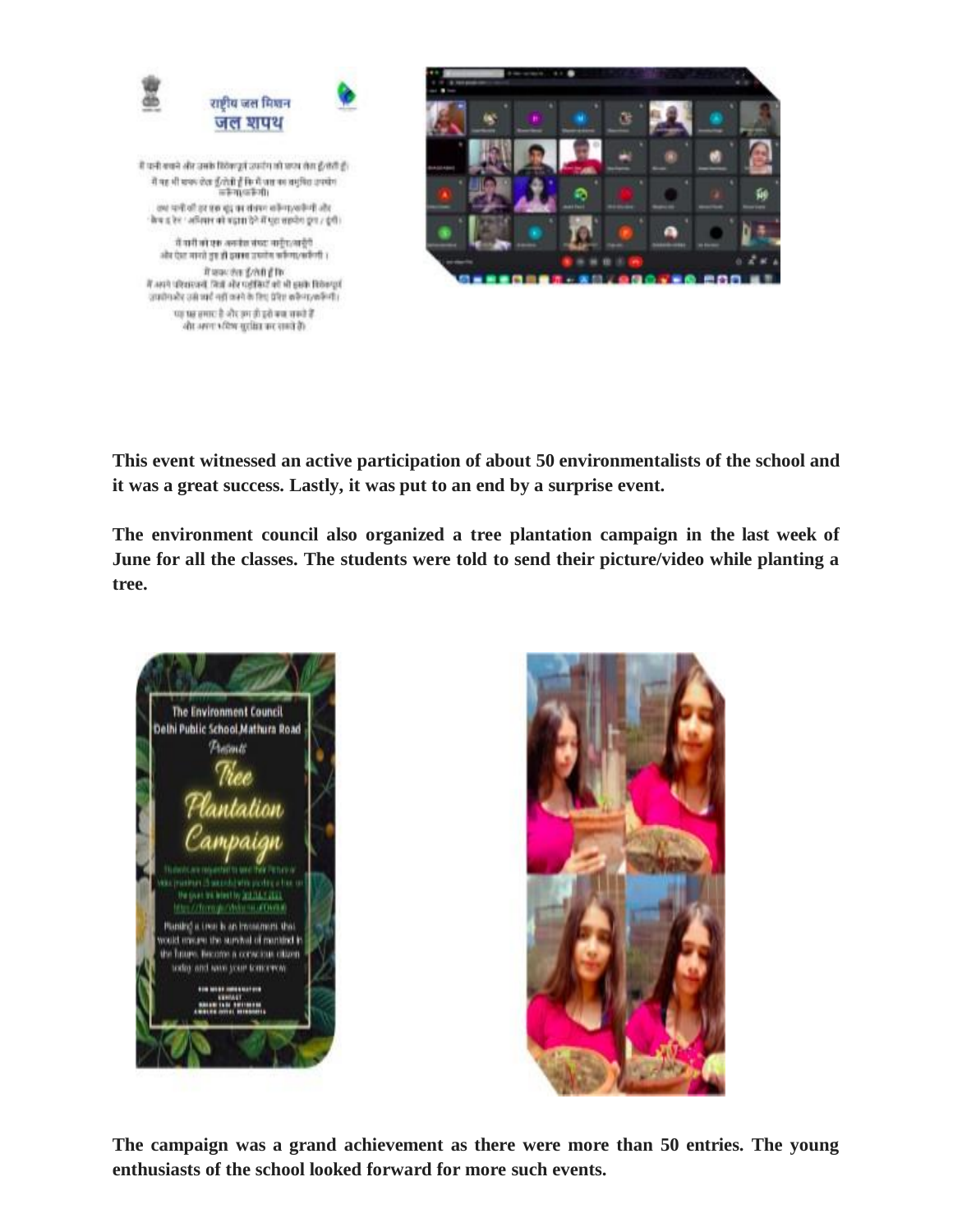### **Social Service Club Activities**

**Social Service Club of DPS Mathura Road from 14th to 18th June conducted sessions with students of classes 6th, 7th and 8th about importance of healthy nutrition, importance of physical exercise, yoga, and meditation in the present Covid times. Stress was given on preventing obesity and diabetes in small children because of unhealthy and junk food, and due to sedentary and lazy lifestyle, lack of outdoor exposure and more of screen time which was playing havoc with lives of children.**

**Children were given healthy recipes and motivated to eat healthy food with all the important nutrients in the right amount and to boost their immunity in order to fight the present Corona infection. They were also encouraged to follow the guidelines on regularly wearing a mask, regular hand washing and sanitizing, and following social distancing to prevent any infection in children as 3rd wave of Corona is expected.**

**Students were made aware of type 1 and type 2 Diabetes, its causes and ways to prevent it. Foods like vegetables, fruits, nuts, unsaturated fats and oils were promoted, whole grains with high fibre were suggested and refined cereals like white breads and other maida based products were being condemned along with saturated fats like butter, ghee, and cream be avoided.**

**On 21st June which is world yoga day students of classes 6th, 7th and 8th were imparted awareness on importance of yoga and exercise, breathing and stretching exercises, meditation, etc. They were asked to be extra careful about the ultra violet radiation from electronic gadgets and screens as they had many ill effects like pain in the eyes, neck, fingers, back and the arms. Meditation would improve the concentration and reduceanxiety, stress, and depression and brings a sense of happiness, mental wellbeing and relaxation.**

**On 21st evening, Ms Narang attended a lecture at Gandhi Smriti. It was a peace and nonviolence lecture on essence of human interconnectedness and Empathy. The lecture was delivered by Swami Gaur Gopaldas who empowered everyone about the importance of compassion and Empathy and how it is so important to be a good human being and to help others and not be selfish and greedy. The director of Gandhi Smriti Mr Laxmi Dasdelivered the vote of thanks and spoke on the Gandhian principles. The program officers Rajdeep and Vedyabhas Kundu also emphasised that one needs to bring a change from inside and serve the fellow citizens. A sense of togetherness should prevail in everyone and people must remain interconnected and show love, compassion and Empathy.**

**From 21st to 25th June Sessions on improving the mental health of children were conducted. Children were motivated to take some creative activities and hobbies besides studies like painting, cooking, sketching, dancing, Web designing, mimicry, music, indoor games like chess and carromboard, toy making, puppetry, exercising, meditation, art and craft, doing the household chores etc. This will make the children happy and prevent any kind of mental health issues. They can take up tasks of helping and mentoring other weak and underprivileged children of school or of their neighborhood, doing small projects of**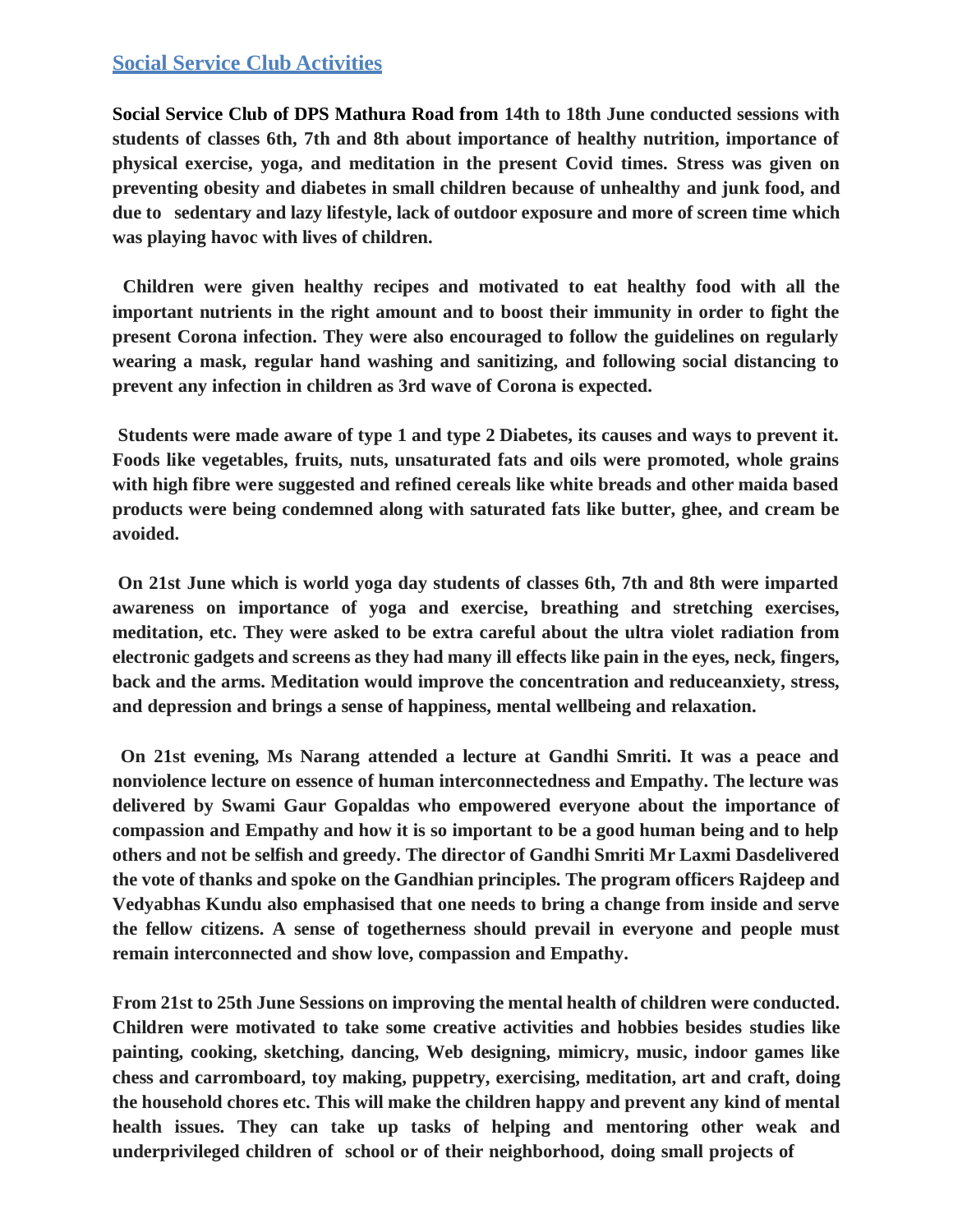**animal welfare, environmental protection, plantation drives, cleanliness drives etc to be occupied and be happy.**

**The students of class 9th A as a part of Art integration were oriented to Social service and SEWA projects, about volunteering for the needy, disabled, elderly, blind, homeless and orphan children. They were oriented about the various NGOs like Goonj, Bachpan bachao Andolan led by Kailash Satyarthi, Expressions India Lifeskills, health and Peer educators programme, Hriday, Lung Care Foundation, National heart are foundation and many other welfare organisations where the students could volunteer on line and add on to their portfolios.**

# **HINDI INTER SECTION COMPETITION 2021**

किस्सागोर्ड दरअसल कहानी सनाने की एक दिलचस्प कला है। ये कहानियाँ सजीले सपने भी दिखाती हैं और जीवन की शिक्षा भी देती हैं।किस्सागोई की यह प्रतियोगिता कक्षा VII के विदयार्थियों में अत्यंत चर्चित रही तथा आशा से अधिक विदयार्थियों ने इसमें प्रतिभागिता की।

23 क़िस्सागो को परखने के लिए हमारी विभागाध्यक्षा जी तथा निर्णायक मंडल ने अपना बहमूल्य समय दिया तथा सभी हमारे विद्यार्थियों की प्रतिभा से प्रभावित हुए।अंग्रेज़ी विभाग की माननीया रुबीना रेहान जी तथा हिंदी विभाग की श्रीमती वीणा त्रिवेदी जी ने निर्णायिका के दायित्व को स्वीकार कर हमारे प्रतिभागियों का मार्गदर्शन किया।

प्रतियोगिता के विजेताओं के नाम इस प्रकार हैं -

प्रथम परस्कार -मान्या मित्तल (VII H)

श्रेया नरूला (VII F)

दिवा पन्त (VII G)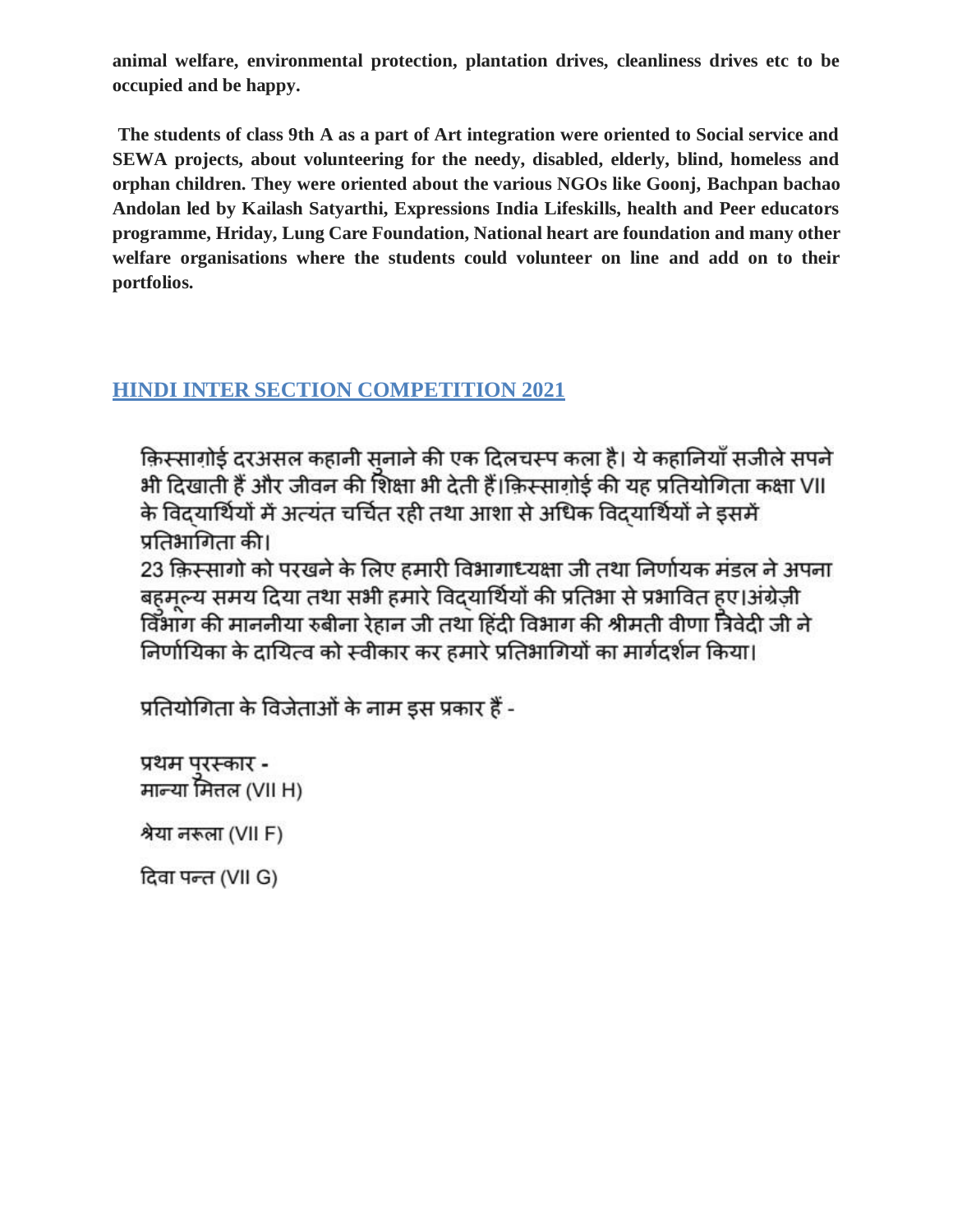तृतीय पुरस्कार -

द्वितीय पुरस्कार -

समर्थ बैजल (VII B)

अदयान ख़ान (VII G) समर्थ गुप्ता (VII G)

वंशिका वशिष्ट (VII F)

प्रोत्साहन पुरस्कार -अवनी मिश्रा

प्रतियोगिता की एक झलक दिखाते कुछ छायाचित्र -



हमारी निर्णायिका महोदया(भूतपूर्व दूरदर्शन व आकाशवाणी उद्घोषिका)

।<br>किसेमित में अपनी प्रतिन, आपकी<br>जब्रा सप्तरों के प्राप्त हैं। अपके साथ।<br>जब्रा सप्तरों के प्राप्त हैं। अपके साथ।

।<br>सन्दर्भ में संस्कृति



# हिंदी विभागाध्यक्षा जी की कलम से -



Six Staffort,

किस्तामीई समितीनिया में भाग लेने वाले कभी भाग कथाई<br>के चांस हैं। आप सबसे दिंदी साहित्य की इस अनुस्थ मिथा<br>को समझा और पूरे बनोबीन से इसमें भाग लिया। अधिक में<br>भी इसी प्रकार आगे बढ़ते रहिए - यही मेंटी शुभकाषना है।

- डॉव ऑनली आसीम वसिम्ब **BO SHIMMAR** 

#### हमारी निर्णायिका महोदया (हिंदी साहित्य तथा भाषा की विदुषी)



fire end,

आप सभी की क्षमताओं को देशकर मुझे बहुत प्रसन्नता<br>उद्या गर्व का अनुस्त हुआ। अपने में से इस एक विद्यार्थों में<br>सिरोप प्रतिस है। आप 'सभी लोग इसी प्रकार हिंदी चाफ<br>की विद्यिप विभाजों में पारंपत होकर हिंदी की लोकप्रियता को और भी बढाएँ।

शुभाषणमें सहित ਰੀਸ਼ ਜ਼ਿਰੇਹੀ

कल्पना लोक की सैर कराने वाले हमारे क़िस्सागो -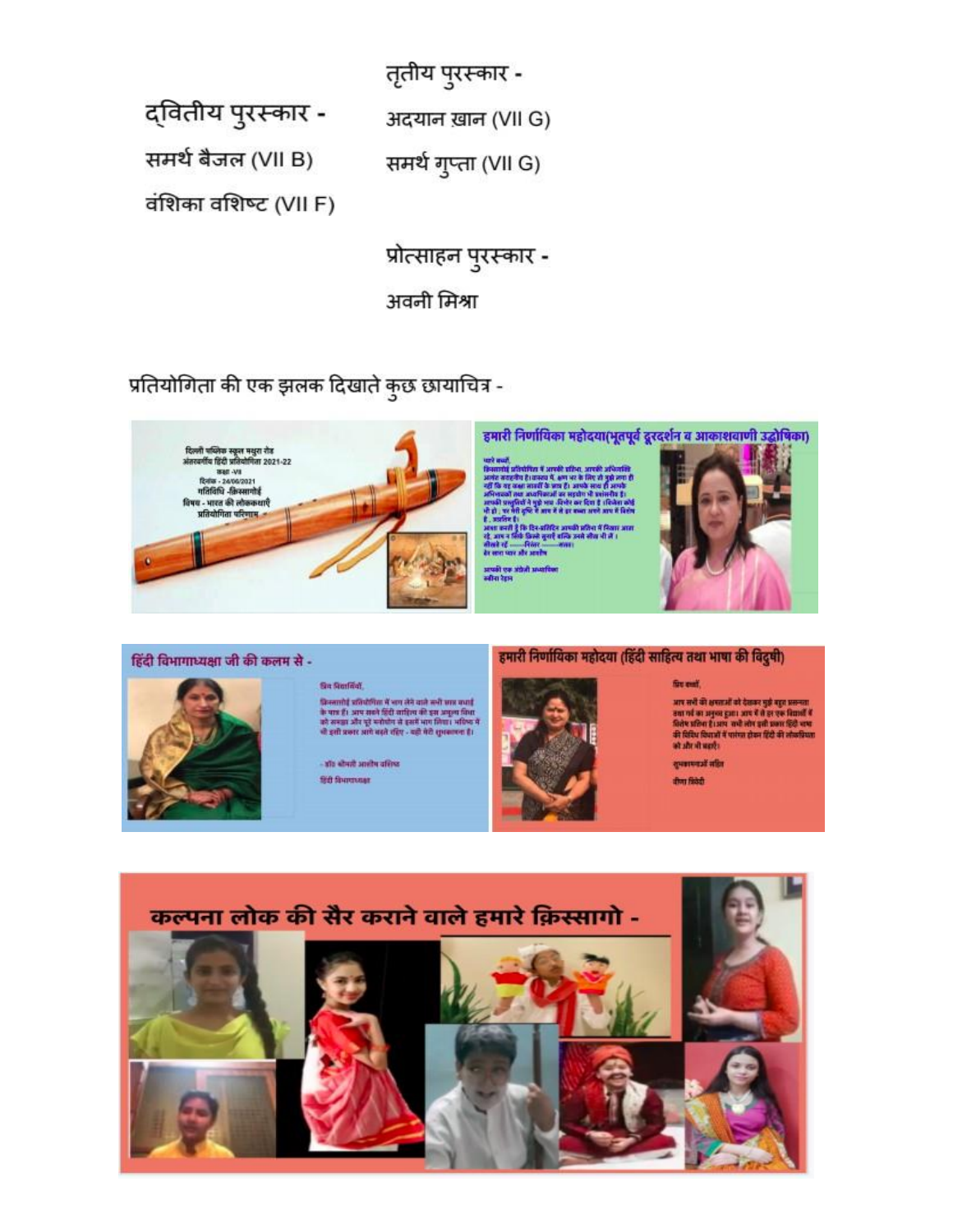# **International Yoga Day celebration in DPS Mathura Road**

**Keeping in view the spirit of yoga and its benefits , 7th International Yoga Day wascelebrated online on 21st June DPS Mathura Road in compliance with the CBSE circular No Acad 35/2021 dated 27th May 2021 . An online Yoga Quiz was conducted .The middle school students participated enthusiastically in the quiz.**

**A 15 day yoga program was organized online for both the parents and students of Class 6 to 8 from 6th June - 21st June 2021.**

**For teachers and staff an online Yoga workshop was conducted from 17th May to 28th May 2021. The teachers gave an overwhelming response. Over 110 teachers participated in the yoga workshop and learnt various yogasanas , pranayamas and meditation .It was an enriching experience.**



# **Class XII Inter-Section Debate**

**The Debating Society, DPS Mathura Road organized this session's first online Inter-Section English Debate for Class XII on 17 June 2021. Twenty-one students from across twelve sections of Class XII participated in the competition which was judged by Ms. Manisha Verma – Head of the Department of English and Ms. Fauzia Umar – In-charge, Debating Society.**

**The participants put forth compelling arguments both for and against the motion which stated – Technologically, modern man is a giant but morally a pigmy. From quoting**

**examples from the dark ages to bringing to the fore the predicament of the contemporary society, the debaters left no stone unturned to sway the judges and the audience their way.**

**The winners stood as follows – Baani Bhatnagar (XII-D) and Aryan Gupta (XII-I) were declared the Best Speakers; Shrisha Bhardwaj (XII-J) and Soumya Malik (XII-D) were the runners up and Arpita Arora (XII-A) and Jahnvi Pandey (XII-H) were awarded the second runners up prize. Shourya Baijal (XII-D) was declared the Best Interjector while Hamza Ahmed (XII-B), Divya Bandaru (XII-E) and Aziz Malik (XII-I) were given motivational prizes.**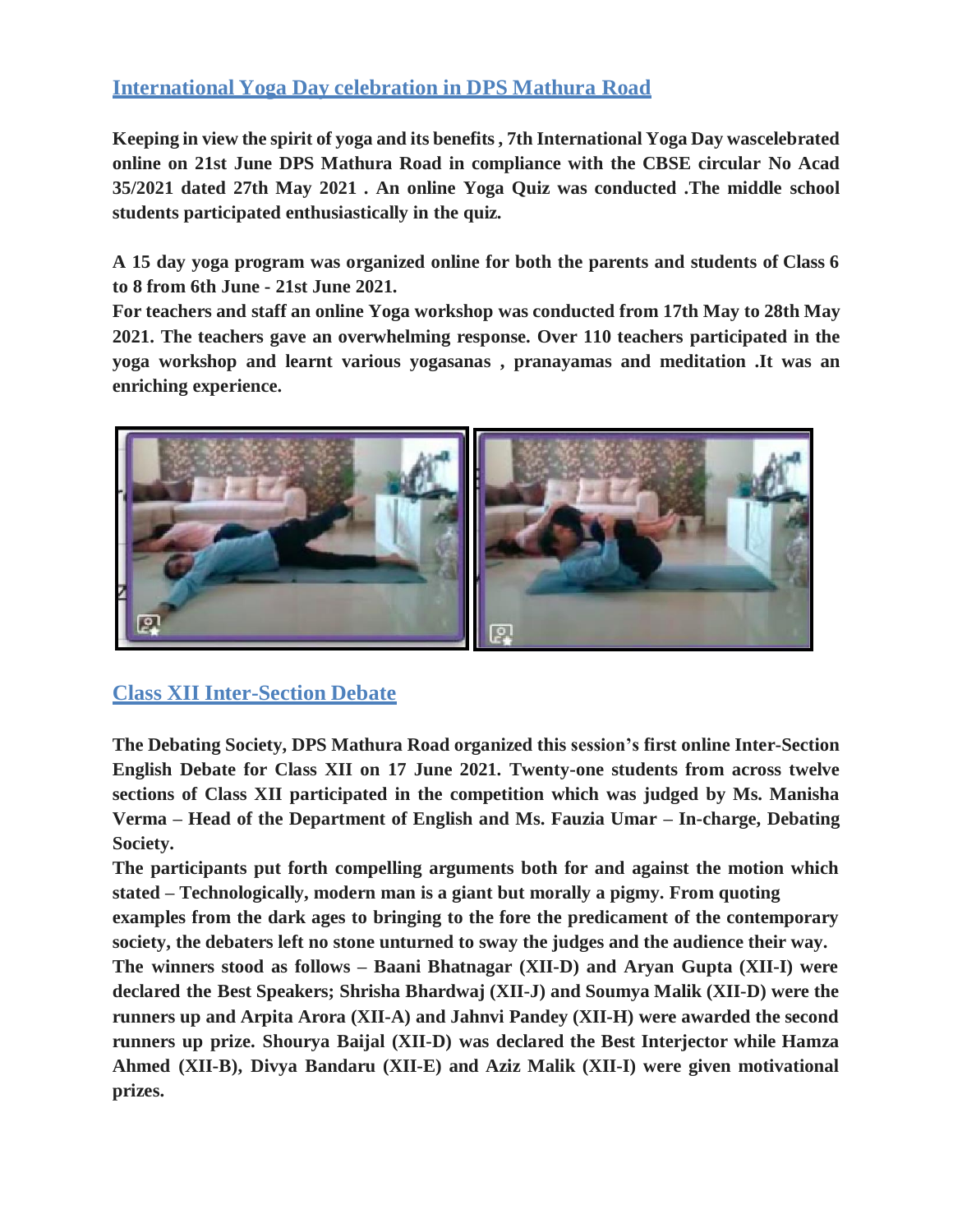

## **Class VIII Inter-Section Debate**

**The Debating Society, DPS Mathura Road organized an online Inter-Section English Debate for Class VIII on 24 June 2021. Twenty-six students from across eight sections of Class VIII participated in the competition which was judged by Ms. Anita Dixit – Co-coordinator, Middle School and Ms. Sonam Kwatra – member of the Department of English.**

**The participants put forth compelling arguments both for and against the motion which stated – Parents must control their children's social media activities. The debaters approached the motion enthusiastically while enlisting and explaining the pros and cons of social media control at the hands of parents.**

**The winners stood as follows – Ahaana Moda of Class VIII-C was declared the Best Speaker; Shayan Mukherjee of VIII-E was awarded with the runners up prize and Alika Lal of VIII-H bagged the second runners up position. Diya Kohli of Class VIII-B was declared the Best Interjector while Avaneesh Raj of VIII-B, Aashi Mittal of VIII-D and Dhanvin Vikram of VIII-G were given motivational prizes.**